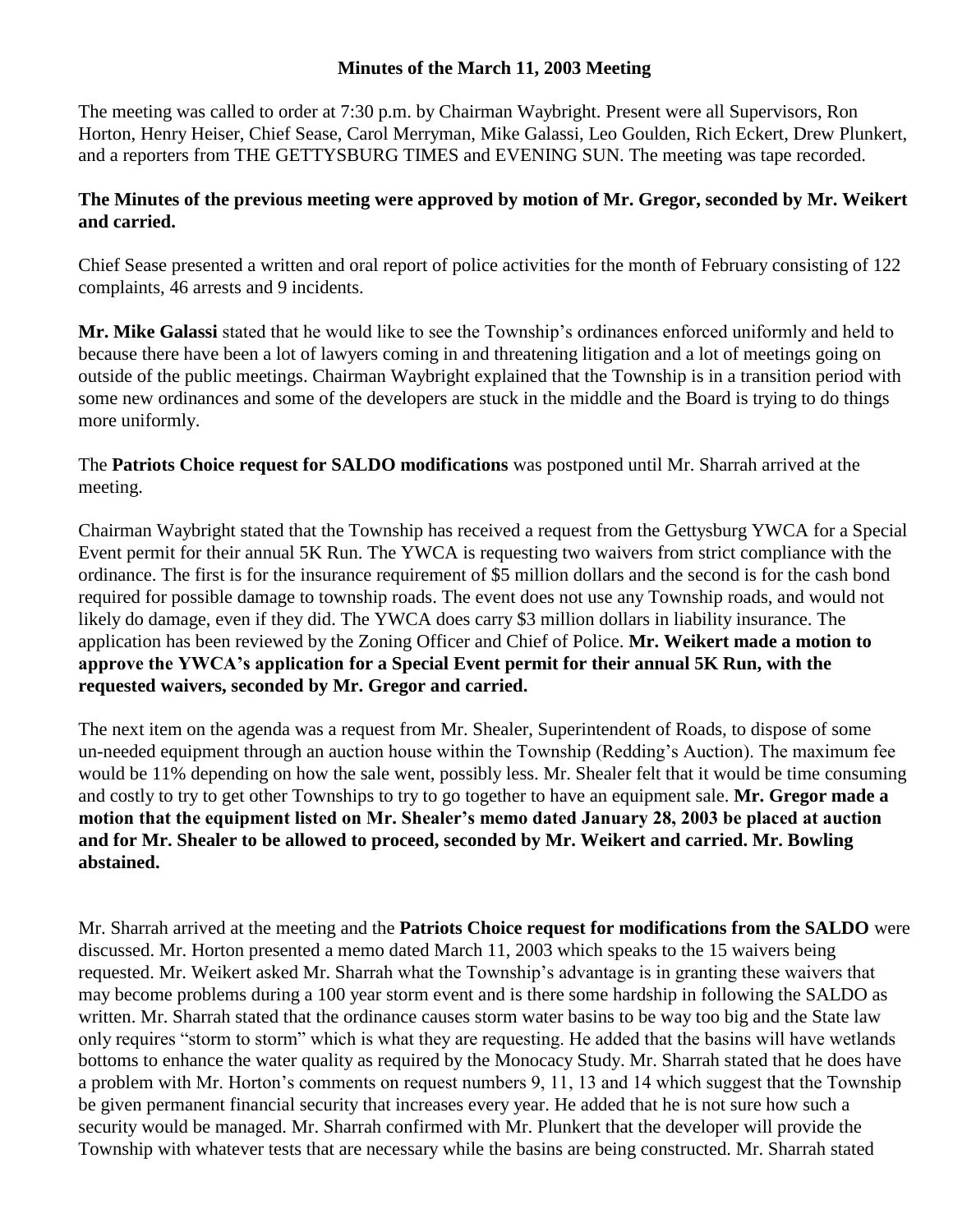that, with a modest re-design, he could adhere to a 10 foot setback to the wetlands. There are places where streets and utility lines go through the wetlands and he can not comply in these areas, but he will comply where he can. He also reported that the bottoms of the basins will increase the amount of wetlands on the site. Mr. Sharrah stated that the Homeowner's Association (HOA) would be responsible for future maintenance and the Township could force them to resize the basins, if necessary. Mr. Sharrah explained the function of a cut-off trench which stops leakage in a pond that always has some water in it. Mr. Sharrah feels that the trench requirement is too large for ponds that will have very little water in them. Mr. Shealer suggested that the size of the cut-off trenches be modified because he feels the requirement is a little excessive, but there is a need for a cut-off trench. Mr. Sharrah stated that they could agree to something smaller. Mr. Horton stated that he does not have a problem with granting the waivers for the storm water basins as long as someone financially backs the basins because problems will occur 10 to 20 years from now and the HOA has dissolved or gone defunct. He added that the township will be the ones getting the phone calls and possibly correcting the problems, at their expense. Mr. Heiser stated that he doesn't know if someone's money can be tied up forever and he feels that the HOA handles these things. Mr. Heiser suggested that a note be put on the plan because it is impossible for the Township to track deeds in the Courthouse. Mr. Sharrah suggested that another mechanism (possibly a liability insurance policy) be found, rather than posting of money and trying to track that financial security in perpetuity. Mr. Heiser suggested the possibility of using a lien in connection with a judgement note against the HOA lots as a possible solution and this process has been used as financial security in the past. The HOA lots would have little value though, because they are mostly wetlands. Mr. Shealer asked what guarantee Mr. Sharrah can give that granting these modifications will not cause a problem at a later date. Mr. Sharrah stated that he could give the same guarantee as if he complied with the letter of the law; NONE. Mr. Shealer stated that he can not think of any storm water basins in the Township which have had any problems and feels that this is a testimony to the Township's ordinances. Mr. Sharrah stated that he has never gone through this litany of requests and there are probably examples in the Township of basins built with these same waivers that are functional today. Mr. Shealer stated that a good HOA document is needed so that the Township can go back to the HOA if repairs are needed. Mr. Weikert pointed out that the Township can make the repairs and bill the HOA, and if there is no HOA, the individual homeowners can be billed. Mr. Gregor asked if the financial security was taken away, where would they stand. Mr. Sharrah stated that there are some waivers that Mr. Horton does not agree with. The basin enbankment slopes were discussed. Mr. Horton stated that he feels that the berms will fail, as proposed, because of the type of soil that they are being built on. He added that compaction is a key in building these berms. He also stated that maybe the permanent financial security's time has not come yet in this Township. Mr. Sharrah offered that an amount could be agreed upon and a fund could be started for the HOA to use in the future. He also offered to supply the Township with compaction tests during the construction. Mr. Heiser stated that not all problems are Township problems and should be referred to the HOA or solved through the legal process. Mr. Weikert asked Mr. Heiser to look into permanent financial security. Mr. Horton stated that there are other uses of permanent financial security out there. The Board agreed that there should be a note on the plan and Mr. Sharrah asked for guidance on what the Township wants the note to say. Mr. Heiser stated that he feels that the Board will feel comfortable once they see the HOA document. Mr. Sharrah agreed to put the trash racks on the outlet structures over 12" and he retracted that particular request. The requests were reviewed one by one. Mr. Sharrah agreed with comments 1, 2, 3, 4, 5 - Township will hold to their specifications, 6 - design for water quality as specified in the Monocacy Study and the addition of wetlands plants will be a revision, 7, 8, 9 - will supply compaction tests and will prove that anything that they provide will function better than rock rip-rap, 10 - can install something that works just as well as anti-seep collar, 11, 12 - ponds must dry out in 2 to 3 days because of the West Nile Virus threat, 13 size of cut-off trench should be as wide and the pond is high and excavation should go down to the hard material (3x3 or to refusal), 14 and 15. The Board requested that a draft HOA document be provided for preliminary approval and Mr. Sharrah will try to provide that. **Mr. Gregor made a motion to grant the waivers, as discussed, seconded by Mr. Weikert and carried.** Mr. Shealer asked if the Supervisors and Planning Commission could walk the site and Mr. Plunkert did not feel that this would be a problem. Mr. Shealer also mentioned that he would like to have a conversation about how they will be tying into the existing